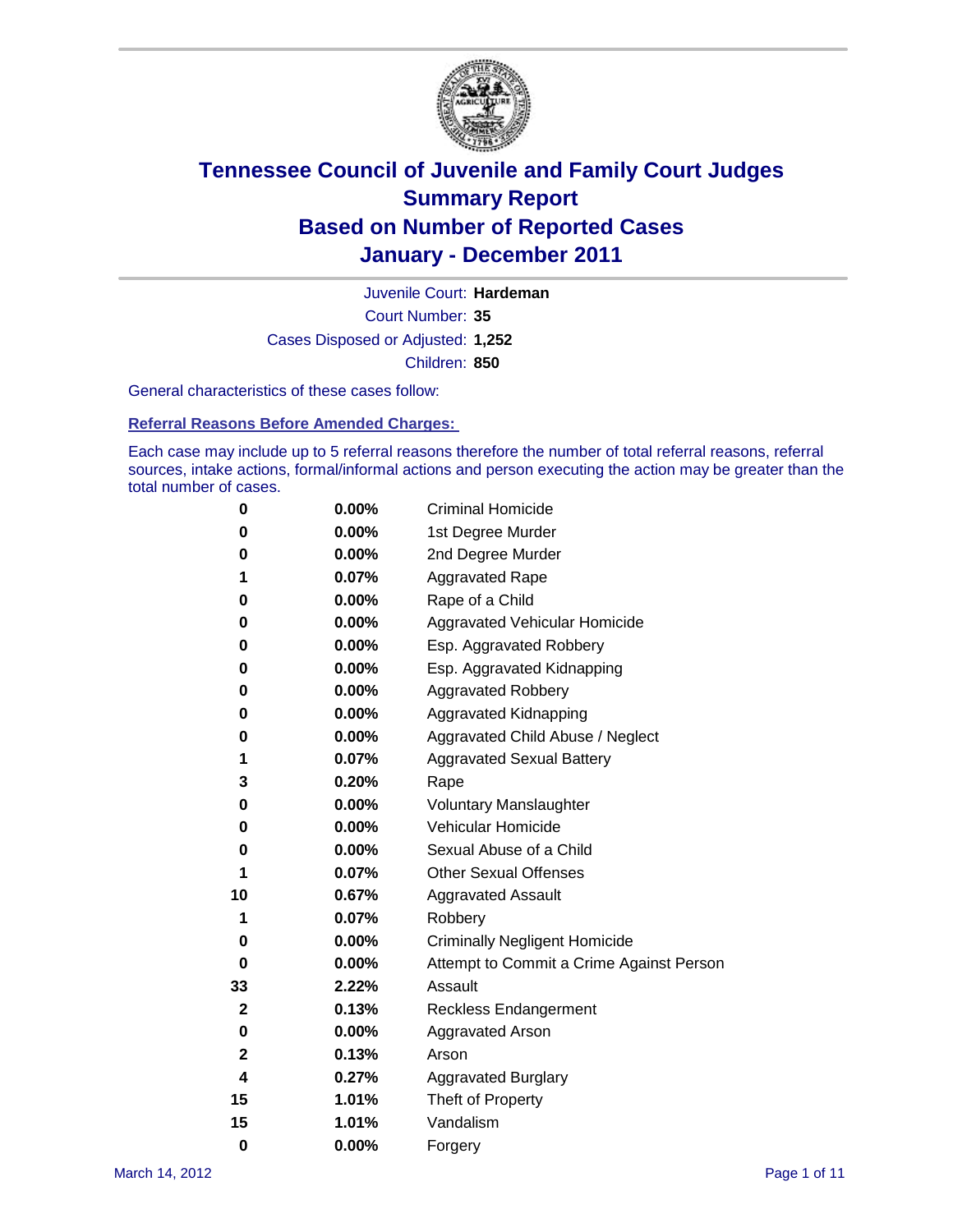

Court Number: **35** Juvenile Court: **Hardeman** Cases Disposed or Adjusted: **1,252** Children: **850**

#### **Referral Reasons Before Amended Charges:**

Each case may include up to 5 referral reasons therefore the number of total referral reasons, referral sources, intake actions, formal/informal actions and person executing the action may be greater than the total number of cases.

| $\pmb{0}$   | 0.00%    | <b>Worthless Checks</b>                                     |
|-------------|----------|-------------------------------------------------------------|
| $\bf{0}$    | 0.00%    | Illegal Possession / Fraudulent Use of Credit / Debit Cards |
| 12          | 0.81%    | <b>Burglary</b>                                             |
| $\bf{0}$    | 0.00%    | Unauthorized Use of a Vehicle                               |
| 0           | $0.00\%$ | <b>Cruelty to Animals</b>                                   |
| 0           | 0.00%    | Sale of Controlled Substances                               |
| 2           | 0.13%    | <b>Other Drug Offenses</b>                                  |
| 8           | 0.54%    | Possession of Controlled Substances                         |
| 0           | $0.00\%$ | <b>Criminal Attempt</b>                                     |
| 0           | 0.00%    | Carrying Weapons on School Property                         |
| 5           | 0.34%    | Unlawful Carrying / Possession of a Weapon                  |
| 1           | 0.07%    | <b>Evading Arrest</b>                                       |
| 0           | 0.00%    | Escape                                                      |
| 1           | 0.07%    | Driving Under Influence (DUI)                               |
| 7           | 0.47%    | Possession / Consumption of Alcohol                         |
| 1           | 0.07%    | Resisting Stop, Frisk, Halt, Arrest or Search               |
| 0           | $0.00\%$ | <b>Aggravated Criminal Trespass</b>                         |
| 2           | 0.13%    | Harassment                                                  |
| 0           | 0.00%    | Failure to Appear                                           |
| 4           | 0.27%    | Filing a False Police Report                                |
| $\bf{0}$    | 0.00%    | Criminal Impersonation                                      |
| 21          | 1.42%    | <b>Disorderly Conduct</b>                                   |
| 6           | 0.40%    | <b>Criminal Trespass</b>                                    |
| $\bf{0}$    | 0.00%    | <b>Public Intoxication</b>                                  |
| 0           | $0.00\%$ | Gambling                                                    |
| 152         | 10.24%   | Traffic                                                     |
| $\mathbf 0$ | $0.00\%$ | <b>Local Ordinances</b>                                     |
| 3           | 0.20%    | Violation of Wildlife Regulations                           |
| $\bf{0}$    | $0.00\%$ | Contempt of Court                                           |
| 18          | 1.21%    | Violation of Probation                                      |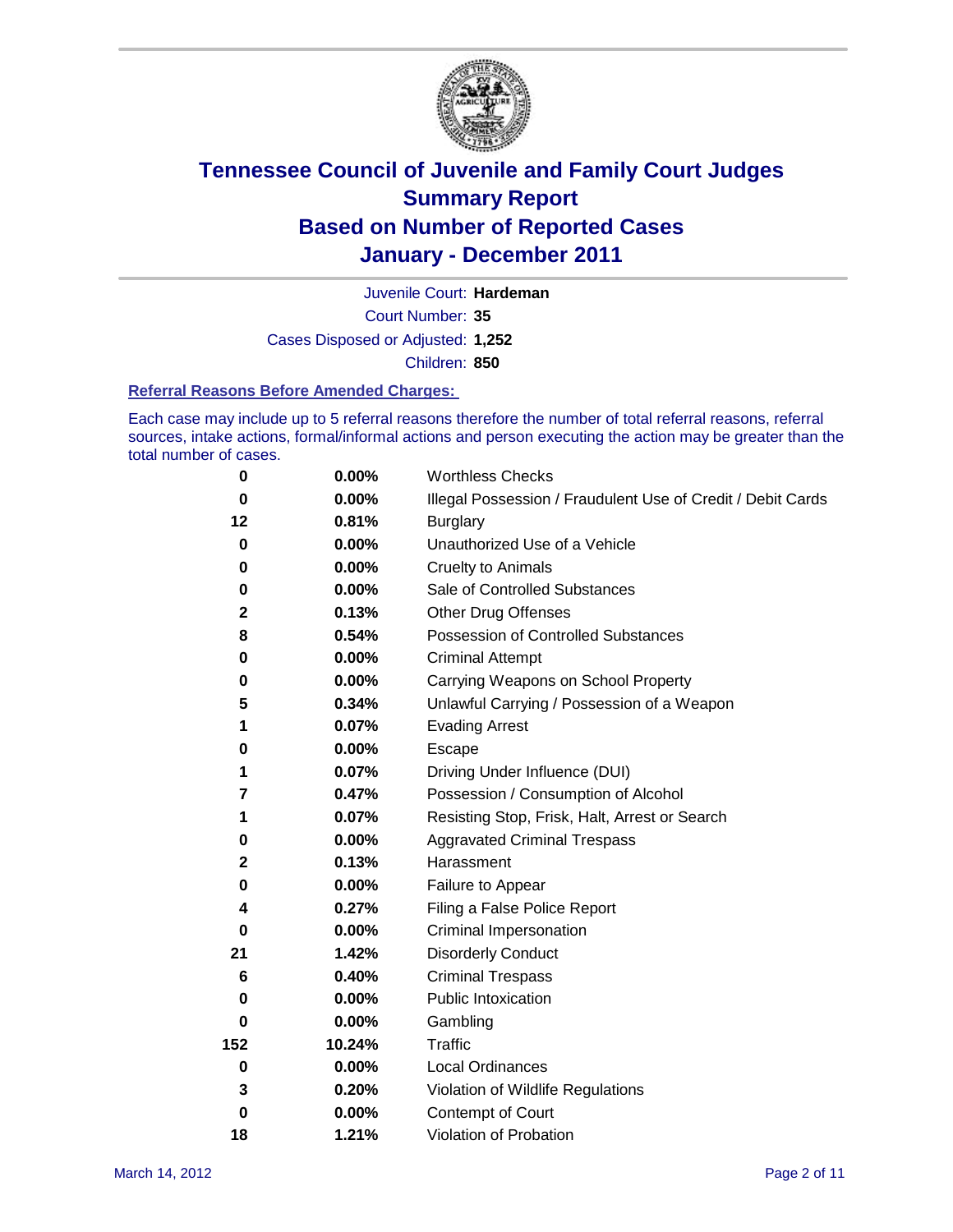

Court Number: **35** Juvenile Court: **Hardeman** Cases Disposed or Adjusted: **1,252** Children: **850**

#### **Referral Reasons Before Amended Charges:**

Each case may include up to 5 referral reasons therefore the number of total referral reasons, referral sources, intake actions, formal/informal actions and person executing the action may be greater than the total number of cases.

| 1,484        | 100.00%        | <b>Total Referrals</b>                 |
|--------------|----------------|----------------------------------------|
| 0            | 0.00%          | Other                                  |
| 0            | 0.00%          | <b>Consent to Marry</b>                |
| 0            | 0.00%          | <b>Request for Medical Treatment</b>   |
| 874          | 58.89%         | <b>Child Support</b>                   |
| 81           | 5.46%          | Paternity / Legitimation               |
| 0            | 0.00%          | Visitation                             |
| 0            | 0.00%          | Custody                                |
| 0            | 0.00%          | <b>Foster Care Review</b>              |
| 0            | 0.00%          | <b>Administrative Review</b>           |
| 162          | 10.92%         | <b>Judicial Review</b>                 |
| 0            | 0.00%          | Violation of Informal Adjustment       |
| 0            | 0.00%          | <b>Violation of Pretrial Diversion</b> |
| 0            | 0.00%          | <b>Termination of Parental Rights</b>  |
| 4            | 0.27%          | Dependency / Neglect                   |
| 0            | 0.00%          | <b>Physically Abused Child</b>         |
| 0            | 0.00%          | <b>Sexually Abused Child</b>           |
| 23           | 1.55%          | <b>Violation of Curfew</b>             |
| $\bf{0}$     | $0.00\%$       | Violation of a Valid Court Order       |
| $\mathbf{2}$ | 0.13%          | Possession of Tobacco Products         |
| 1            | 0.07%          | Out-of-State Runaway                   |
| 0            | 0.00%          | In-State Runaway                       |
| 3<br>3       | 0.20%<br>0.20% | Unruly Behavior<br>Truancy             |
| 0            | 0.00%          | Violation of Aftercare                 |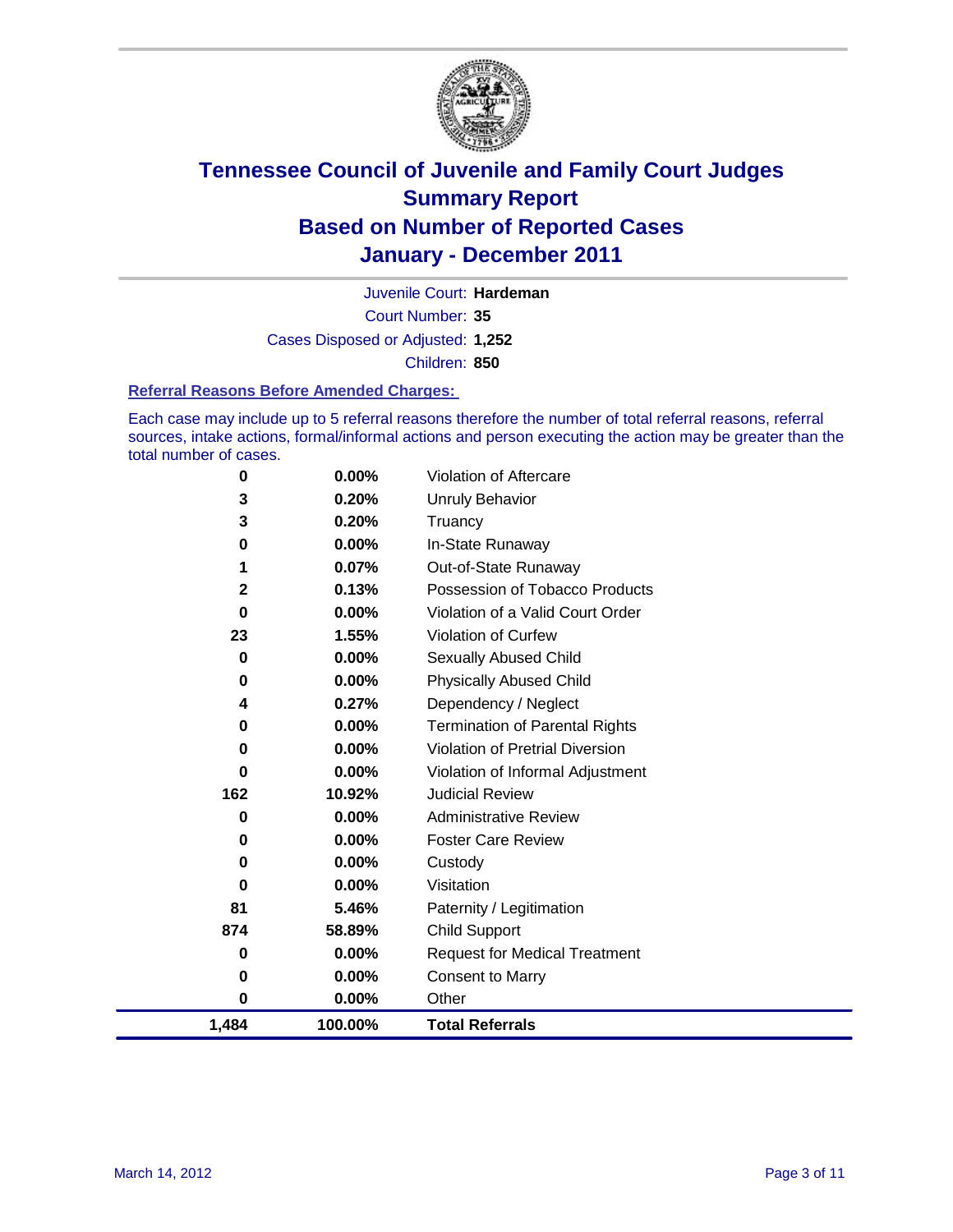

|                            |                                   | Juvenile Court: Hardeman |  |
|----------------------------|-----------------------------------|--------------------------|--|
|                            |                                   | Court Number: 35         |  |
|                            | Cases Disposed or Adjusted: 1,252 |                          |  |
|                            |                                   | Children: 850            |  |
| <b>Referral Sources: 1</b> |                                   |                          |  |
| 339                        | 22.84%                            | Law Enforcement          |  |
| 17                         | 1.15%                             | Parents                  |  |
| 6                          | 0.40%                             | Relatives                |  |
| 0                          | $0.00\%$                          | Self                     |  |
| 3                          | 0.20%                             | School                   |  |
| 0                          | $0.00\%$                          | CSA                      |  |

| 1,484    | 100.00%  | <b>Total Referral Sources</b>     |
|----------|----------|-----------------------------------|
| 4        | 0.27%    | Other                             |
| 0        | 0.00%    | Unknown                           |
| $\bf{0}$ | 0.00%    | Hospital                          |
| 0        | $0.00\%$ | Child & Parent                    |
| 0        | 0.00%    | Victim                            |
| 3        | 0.20%    | <b>Other Court</b>                |
| 0        | 0.00%    | Social Agency                     |
| 359      | 24.19%   | <b>Court Staff</b>                |
| 604      | 40.70%   | <b>District Attorney's Office</b> |
| $\bf{0}$ | $0.00\%$ | <b>Other State Department</b>     |
| 149      | 10.04%   | <b>DCS</b>                        |
| 0        | $0.00\%$ | <b>CSA</b>                        |
| 3        | 0.20%    | School                            |
| 0        | $0.00\%$ | Self                              |
|          |          |                                   |

### **Age of Child at Referral: 2**

| 850 | 100.00% | <b>Total Child Count</b> |
|-----|---------|--------------------------|
| 0   | 0.00%   | <b>Unknown</b>           |
| 56  | 6.59%   | Ages 19 and Over         |
| 115 | 13.53%  | Ages 17 through 18       |
| 134 | 15.76%  | Ages 15 through 16       |
| 75  | 8.82%   | Ages 13 through 14       |
| 65  | 7.65%   | Ages 11 through 12       |
| 405 | 47.65%  | Ages 10 and Under        |
|     |         |                          |

<sup>1</sup> If different than number of Referral Reasons (1484), verify accuracy of your court's data.

One child could be counted in multiple categories, verify accuracy of your court's data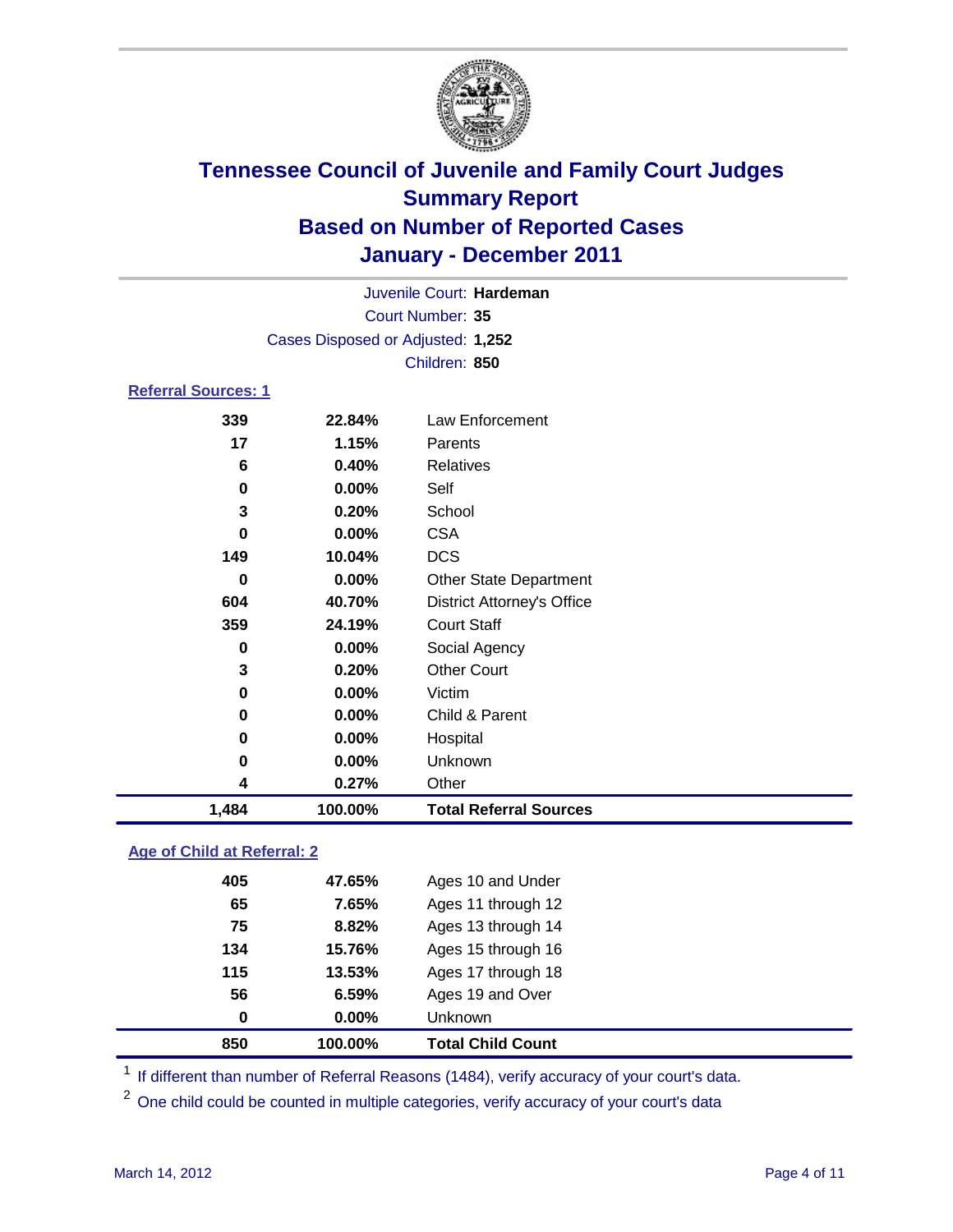

| Juvenile Court: Hardeman                |                                   |                          |  |  |  |
|-----------------------------------------|-----------------------------------|--------------------------|--|--|--|
| Court Number: 35                        |                                   |                          |  |  |  |
|                                         | Cases Disposed or Adjusted: 1,252 |                          |  |  |  |
|                                         |                                   | Children: 850            |  |  |  |
| Sex of Child: 1                         |                                   |                          |  |  |  |
| 351                                     | 41.29%                            | Male                     |  |  |  |
| 279                                     | 32.82%                            | Female                   |  |  |  |
| 220                                     | 25.88%                            | Unknown                  |  |  |  |
| 850                                     | 100.00%                           | <b>Total Child Count</b> |  |  |  |
| Race of Child: 1                        |                                   |                          |  |  |  |
| 156                                     | 18.35%                            | White                    |  |  |  |
| 556                                     | 65.41%                            | African American         |  |  |  |
| $\mathbf 0$                             | 0.00%                             | Native American          |  |  |  |
| 6                                       | 0.71%                             | Asian                    |  |  |  |
| 9                                       | 1.06%                             | Mixed                    |  |  |  |
| 123                                     | 14.47%                            | Unknown                  |  |  |  |
| 850                                     | 100.00%                           | <b>Total Child Count</b> |  |  |  |
| <b>Hispanic Origin: 1</b>               |                                   |                          |  |  |  |
| 10                                      | 1.18%                             | Yes                      |  |  |  |
| 719                                     | 84.59%                            | No                       |  |  |  |
| 121                                     | 14.24%                            | Unknown                  |  |  |  |
| 850                                     | 100.00%                           | <b>Total Child Count</b> |  |  |  |
| <b>School Enrollment of Children: 1</b> |                                   |                          |  |  |  |
| 536                                     | 63.06%                            | Yes                      |  |  |  |
| 225                                     | 26.47%                            | <b>No</b>                |  |  |  |
| 89                                      | 10.47%                            | Unknown                  |  |  |  |
| 850                                     | 100.00%                           | <b>Total Child Count</b> |  |  |  |

One child could be counted in multiple categories, verify accuracy of your court's data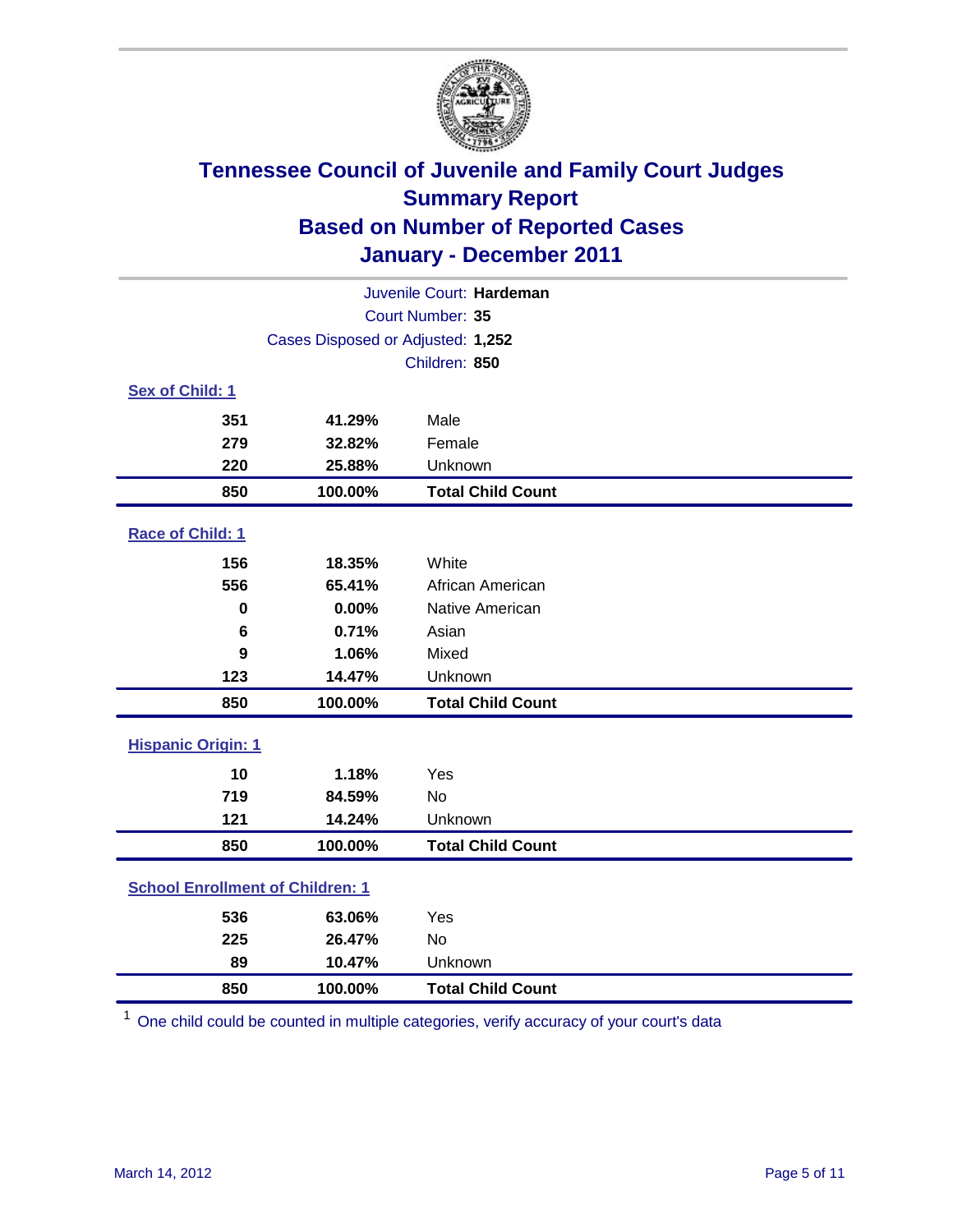

Court Number: **35** Juvenile Court: **Hardeman** Cases Disposed or Adjusted: **1,252** Children: **850**

### **Living Arrangement of Child at Time of Referral: 1**

| 850 | 100.00%  | <b>Total Child Count</b>     |
|-----|----------|------------------------------|
| 15  | 1.76%    | Other                        |
| 111 | 13.06%   | Unknown                      |
| 0   | $0.00\%$ | Independent                  |
| 0   | $0.00\%$ | In an Institution            |
| 6   | 0.71%    | In a Residential Center      |
| 1   | 0.12%    | In a Group Home              |
| 14  | 1.65%    | With Foster Family           |
| 1   | 0.12%    | With Adoptive Parents        |
| 52  | 6.12%    | <b>With Relatives</b>        |
| 42  | 4.94%    | With Father                  |
| 545 | 64.12%   | <b>With Mother</b>           |
| 13  | 1.53%    | With Mother and Stepfather   |
| 1   | 0.12%    | With Father and Stepmother   |
| 49  | 5.76%    | With Both Biological Parents |
|     |          |                              |

### **Type of Detention: 2**

| 1.252        | 100.00%  | <b>Total Detention Count</b> |  |
|--------------|----------|------------------------------|--|
| $\bf{0}$     | $0.00\%$ | Other                        |  |
| 1,250        | 99.84%   | Does Not Apply               |  |
| 0            | $0.00\%$ | <b>Unknown</b>               |  |
| $\mathbf{2}$ | 0.16%    | <b>Psychiatric Hospital</b>  |  |
| 0            | 0.00%    | Jail - No Separation         |  |
| 0            | $0.00\%$ | Jail - Partial Separation    |  |
| 0            | $0.00\%$ | Jail - Complete Separation   |  |
| 0            | 0.00%    | Juvenile Detention Facility  |  |
| 0            | $0.00\%$ | Non-Secure Placement         |  |
|              |          |                              |  |

<sup>1</sup> One child could be counted in multiple categories, verify accuracy of your court's data

<sup>2</sup> If different than number of Cases (1252) verify accuracy of your court's data.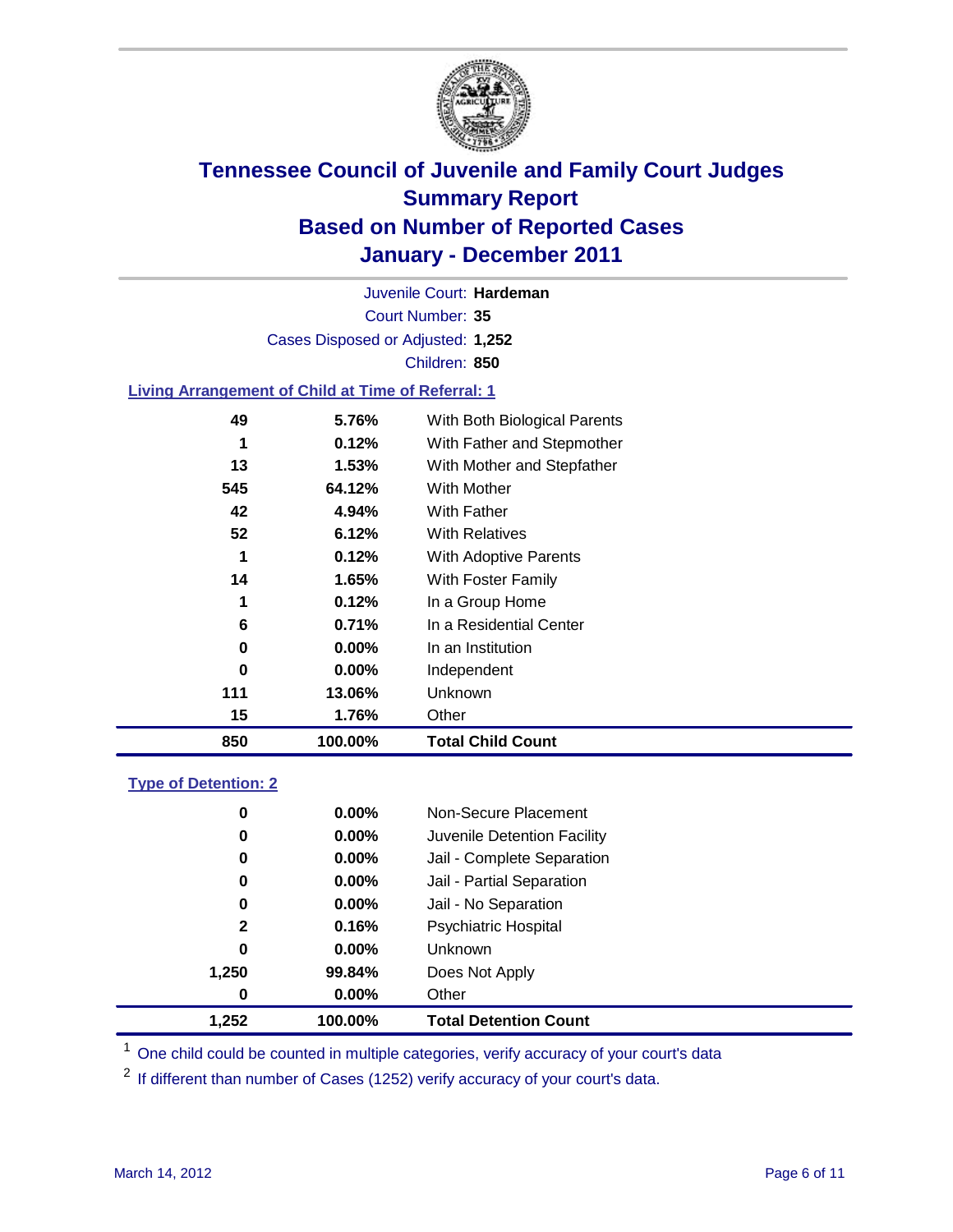

|                                                    |                                   | Juvenile Court: Hardeman             |  |  |
|----------------------------------------------------|-----------------------------------|--------------------------------------|--|--|
| Court Number: 35                                   |                                   |                                      |  |  |
|                                                    | Cases Disposed or Adjusted: 1,252 |                                      |  |  |
|                                                    |                                   | Children: 850                        |  |  |
| <b>Placement After Secure Detention Hearing: 1</b> |                                   |                                      |  |  |
| 1                                                  | 0.08%                             | Returned to Prior Living Arrangement |  |  |
| 1                                                  | 0.08%                             | Juvenile Detention Facility          |  |  |
| 0                                                  | 0.00%                             | Jail                                 |  |  |
| 0                                                  | 0.00%                             | Shelter / Group Home                 |  |  |
| 0                                                  | 0.00%                             | Foster Family Home                   |  |  |
| $\bf{0}$                                           | 0.00%                             | <b>Psychiatric Hospital</b>          |  |  |
| 0                                                  | 0.00%                             | <b>Unknown</b>                       |  |  |
| 1,250                                              | 99.84%                            | Does Not Apply                       |  |  |
| $\mathbf 0$                                        | 0.00%                             | Other                                |  |  |
| 1,252                                              | 100.00%                           | <b>Total Placement Count</b>         |  |  |
|                                                    |                                   |                                      |  |  |
| <b>Intake Actions: 2</b>                           |                                   |                                      |  |  |
| 851                                                | 57.35%                            | <b>Petition Filed</b>                |  |  |
| 109                                                | 7.35%                             | <b>Motion Filed</b>                  |  |  |
| 146                                                | 9.84%                             | <b>Citation Processed</b>            |  |  |
| 0                                                  | 0.00%                             | Notification of Paternity Processed  |  |  |
| 0                                                  | 0.00%                             | Scheduling of Judicial Review        |  |  |
| $\bf{0}$                                           | 0.00%                             | Scheduling of Administrative Review  |  |  |
| $\bf{0}$                                           | 0.00%                             | Scheduling of Foster Care Review     |  |  |
| $\bf{0}$                                           | 0.00%                             | Unknown                              |  |  |
| $\bf{0}$                                           | 0.00%                             | Does Not Apply                       |  |  |
| 378                                                | 25.47%                            | Other                                |  |  |
| 1,484                                              | 100.00%                           | <b>Total Intake Count</b>            |  |  |

<sup>1</sup> If different than number of Cases (1252) verify accuracy of your court's data.

<sup>2</sup> If different than number of Referral Reasons (1484), verify accuracy of your court's data.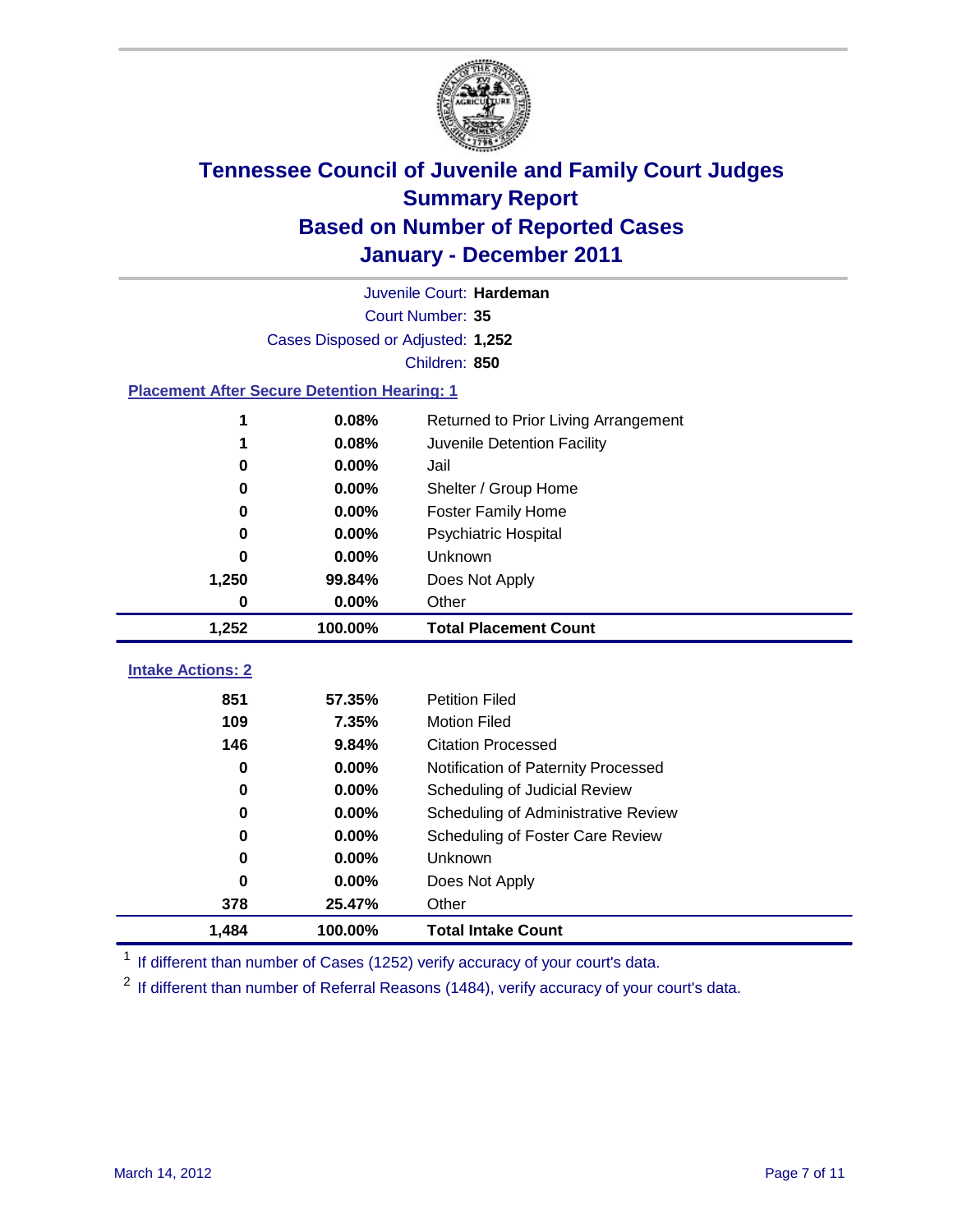

Court Number: **35** Juvenile Court: **Hardeman** Cases Disposed or Adjusted: **1,252** Children: **850**

### **Last Grade Completed by Child: 1**

| 220                                     | 25.88%   | Too Young for School         |  |  |
|-----------------------------------------|----------|------------------------------|--|--|
| 0                                       | 0.00%    | Preschool                    |  |  |
| 6                                       | 0.71%    | Kindergarten                 |  |  |
| 1                                       | 0.12%    | 1st Grade                    |  |  |
| 1                                       | 0.12%    | 2nd Grade                    |  |  |
| 0                                       | 0.00%    | 3rd Grade                    |  |  |
| 1                                       | 0.12%    | 4th Grade                    |  |  |
| 3                                       | 0.35%    | 5th Grade                    |  |  |
| 9                                       | 1.06%    | 6th Grade                    |  |  |
| 7                                       | 0.82%    | 7th Grade                    |  |  |
| 36                                      | 4.24%    | 8th Grade                    |  |  |
| 34                                      | 4.00%    | 9th Grade                    |  |  |
| 42                                      | 4.94%    | 10th Grade                   |  |  |
| 34                                      | 4.00%    | 11th Grade                   |  |  |
| 1                                       | 0.12%    | 12th Grade                   |  |  |
| 0                                       | 0.00%    | Non-Graded Special Ed        |  |  |
| 2                                       | 0.24%    | <b>GED</b>                   |  |  |
| 8                                       | 0.94%    | Graduated                    |  |  |
| 0                                       | 0.00%    | <b>Never Attended School</b> |  |  |
| 445                                     | 52.35%   | Unknown                      |  |  |
| $\bf{0}$                                | $0.00\%$ | Other                        |  |  |
| 850                                     | 100.00%  | <b>Total Child Count</b>     |  |  |
| <b>Enrolled in Special Education: 1</b> |          |                              |  |  |

| 850 | 100.00% | <b>Total Child Count</b> |  |
|-----|---------|--------------------------|--|
| 442 | 52.00%  | Unknown                  |  |
| 385 | 45.29%  | No                       |  |
| 23  | 2.71%   | Yes                      |  |
|     |         |                          |  |

One child could be counted in multiple categories, verify accuracy of your court's data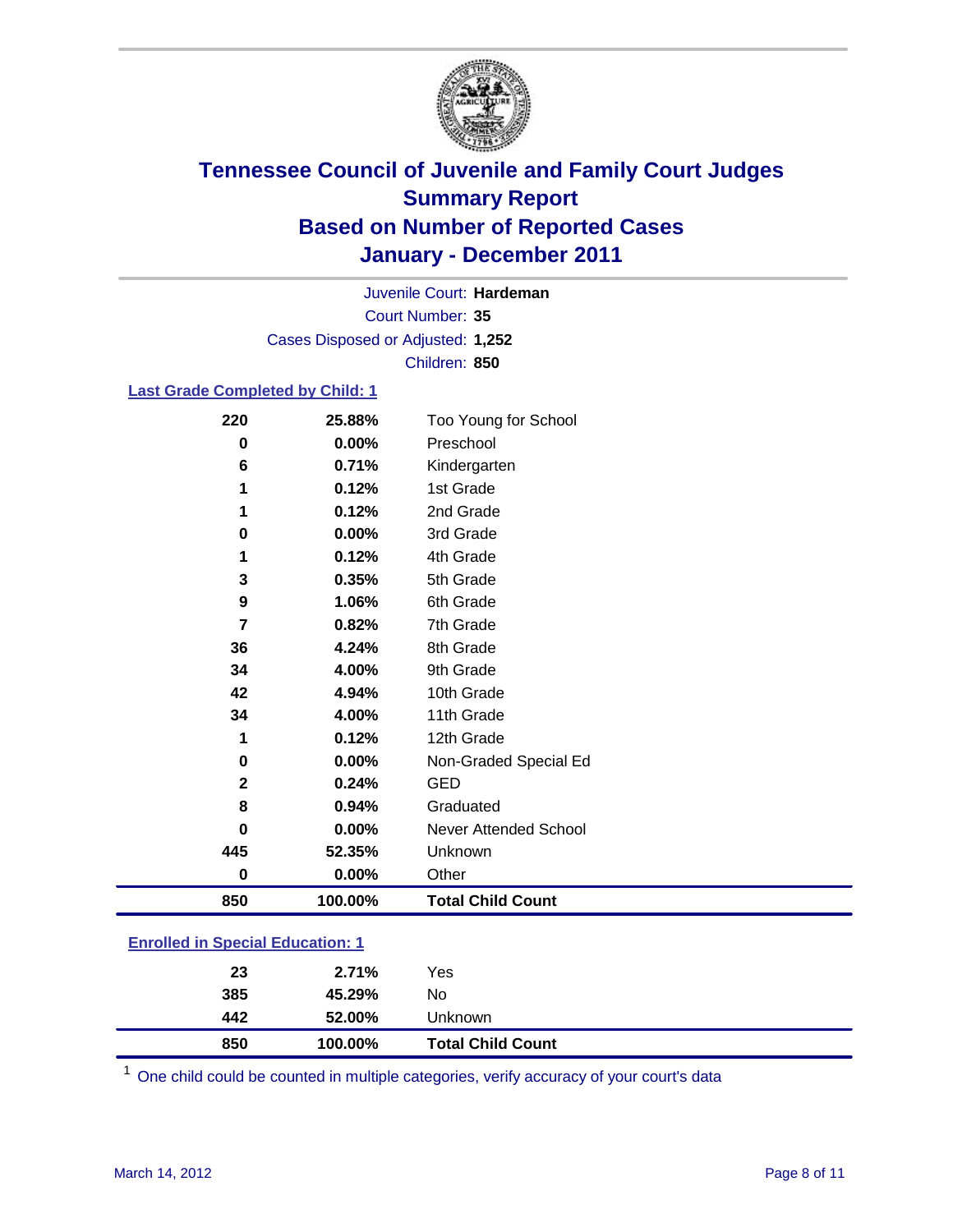

|                              |                                   | Juvenile Court: Hardeman  |
|------------------------------|-----------------------------------|---------------------------|
|                              |                                   | Court Number: 35          |
|                              | Cases Disposed or Adjusted: 1,252 |                           |
|                              |                                   | Children: 850             |
| <b>Action Executed By: 1</b> |                                   |                           |
| 1,484                        | 100.00%                           | Judge                     |
| 0                            | $0.00\%$                          | Magistrate                |
| 0                            | $0.00\%$                          | <b>YSO</b>                |
| 0                            | $0.00\%$                          | Other                     |
| 0                            | 0.00%                             | Unknown                   |
| 1,484                        | 100.00%                           | <b>Total Action Count</b> |

### **Formal / Informal Actions: 1**

| 161          | 10.85%   | Dismissed                                        |
|--------------|----------|--------------------------------------------------|
| $\mathbf{2}$ | 0.13%    | Retired / Nolle Prosequi                         |
| 110          | 7.41%    | <b>Complaint Substantiated Delinquent</b>        |
| 90           | 6.06%    | <b>Complaint Substantiated Status Offender</b>   |
| 0            | $0.00\%$ | <b>Complaint Substantiated Dependent/Neglect</b> |
| 0            | $0.00\%$ | <b>Complaint Substantiated Abused</b>            |
| 0            | $0.00\%$ | <b>Complaint Substantiated Mentally III</b>      |
| $\mathbf{2}$ | 0.13%    | Informal Adjustment                              |
| 0            | $0.00\%$ | <b>Pretrial Diversion</b>                        |
| 10           | 0.67%    | <b>Transfer to Adult Court Hearing</b>           |
| 0            | $0.00\%$ | Charges Cleared by Transfer to Adult Court       |
| 760          | 51.21%   | <b>Special Proceeding</b>                        |
| 0            | $0.00\%$ | <b>Review Concluded</b>                          |
| 349          | 23.52%   | Case Held Open                                   |
| 0            | $0.00\%$ | Other                                            |
| 0            | $0.00\%$ | Unknown                                          |
| 1,484        | 100.00%  | <b>Total Action Count</b>                        |

<sup>1</sup> If different than number of Referral Reasons (1484), verify accuracy of your court's data.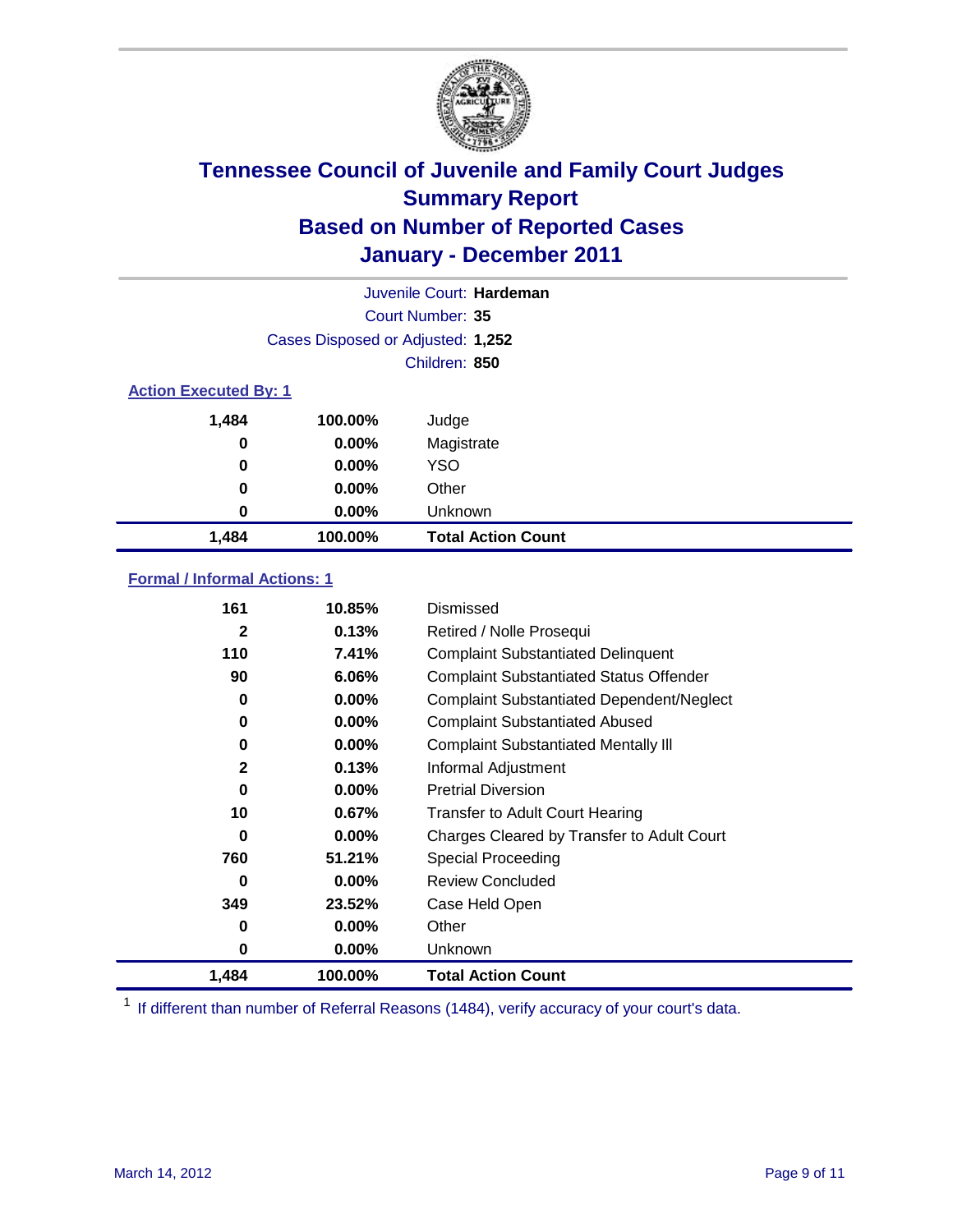

|                       |                                   | Juvenile Court: Hardeman                              |
|-----------------------|-----------------------------------|-------------------------------------------------------|
|                       |                                   | Court Number: 35                                      |
|                       | Cases Disposed or Adjusted: 1,252 |                                                       |
|                       |                                   | Children: 850                                         |
| <b>Case Outcomes:</b> |                                   | There can be multiple outcomes for one child or case. |
| 157                   | 9.86%                             | <b>Case Dismissed</b>                                 |
| 1                     | 0.06%                             | Case Retired or Nolle Prosequi                        |
| 0                     | 0.00%                             | Warned / Counseled                                    |
| 1                     | 0.06%                             | <b>Held Open For Review</b>                           |
| 61                    | 3.83%                             | Supervision / Probation to Juvenile Court             |
| 6                     | 0.38%                             | <b>Probation to Parents</b>                           |
| 1                     | 0.06%                             | Referral to Another Entity for Supervision / Service  |
| 3                     | 0.19%                             | Referred for Mental Health Counseling                 |
| 22                    | 1.38%                             | Referred for Alcohol and Drug Counseling              |
| 0                     | 0.00%                             | <b>Referred to Alternative School</b>                 |
| 1                     | 0.06%                             | Referred to Private Child Agency                      |
| 34                    | 2.13%                             | Referred to Defensive Driving School                  |
| 0                     | 0.00%                             | Referred to Alcohol Safety School                     |
| 0                     | 0.00%                             | Referred to Juvenile Court Education-Based Program    |
| 40                    | 2.51%                             | Driver's License Held Informally                      |
| 0                     | 0.00%                             | <b>Voluntary Placement with DMHMR</b>                 |
| 0                     | 0.00%                             | <b>Private Mental Health Placement</b>                |
| 0                     | 0.00%                             | <b>Private MR Placement</b>                           |
| 0                     | 0.00%                             | Placement with City/County Agency/Facility            |
| 0                     | 0.00%                             | Placement with Relative / Other Individual            |
| 2                     | 0.13%                             | Fine                                                  |
| 27                    | 1.69%                             | <b>Public Service</b>                                 |
| 13                    | 0.82%                             | Restitution                                           |
| 0                     | 0.00%                             | <b>Runaway Returned</b>                               |
| 7                     | 0.44%                             | No Contact Order                                      |
| 6                     | 0.38%                             | Injunction Other than No Contact Order                |
| 1                     | 0.06%                             | <b>House Arrest</b>                                   |
| 36                    | 2.26%                             | <b>Court Defined Curfew</b>                           |
| 0                     | 0.00%                             | Dismissed from Informal Adjustment                    |
| 0                     | 0.00%                             | <b>Dismissed from Pretrial Diversion</b>              |
| 0                     | 0.00%                             | Released from Probation                               |
| 2                     | 0.13%                             | <b>Transferred to Adult Court</b>                     |
| 0                     | $0.00\%$                          | <b>DMHMR Involuntary Commitment</b>                   |